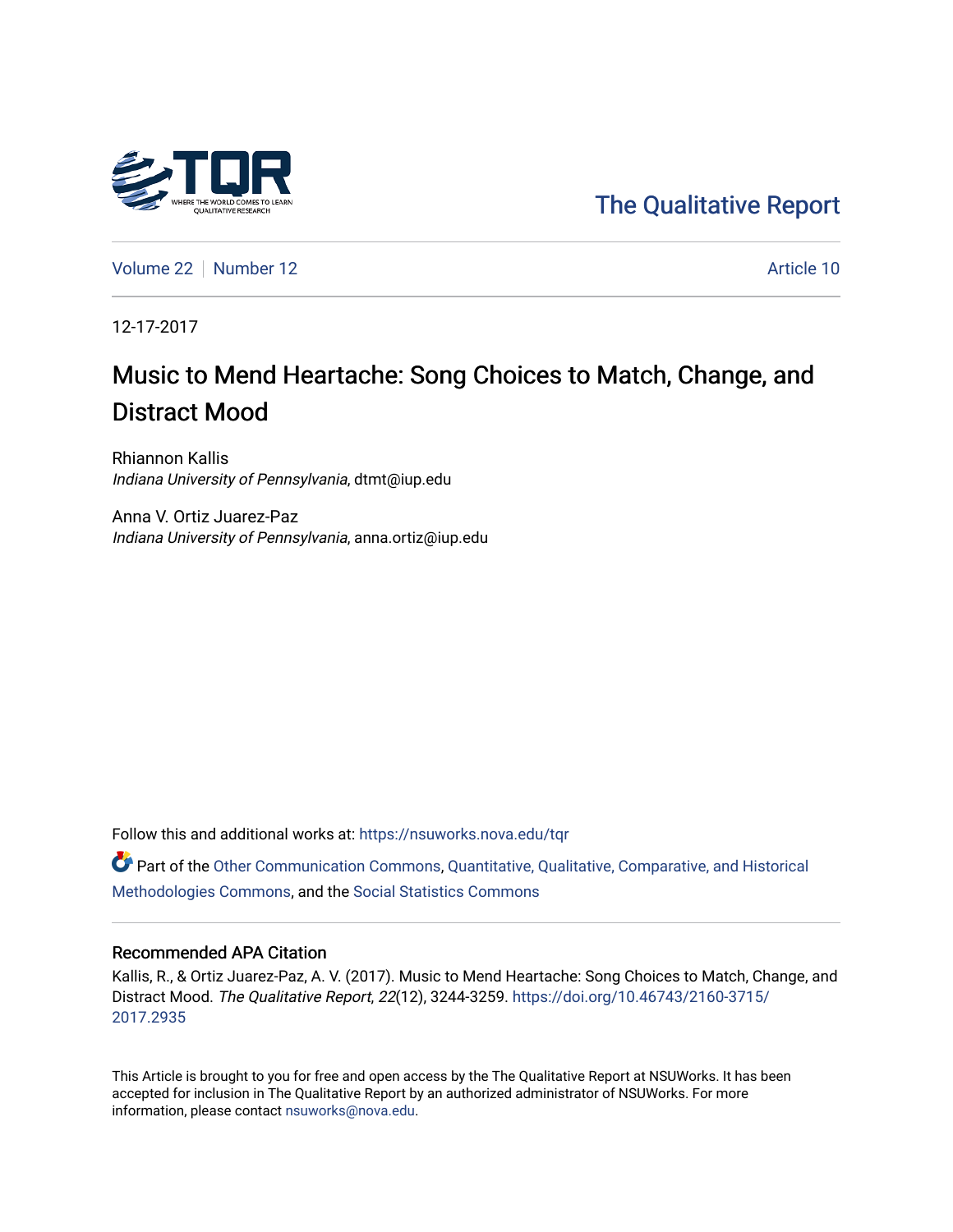

# Music to Mend Heartache: Song Choices to Match, Change, and Distract Mood

## **Abstract**

Romantic turmoil is something that most people experience in their life. When faced with an upsetting event, such as a breakup or fight with a partner, a person may turn to music to achieve a more desirable state of mind. The current study extended past research on music and coping by focusing specifically on a person's use of music when they have emotional distress due to a romantic event. Ten interviews revealed the major theme "Music as a Tool," regarding how people use music as social support. The first subtheme, Alliance with Mood, describes how participants used music as a tool to relate/identify and experience their current emotions. The second subtheme, Changing Mood, reveals how participants used music as tool to reframe their emotions and distract themselves. Because of the practical nature of this subject, media studies should continue to advance the literature on music and social support.

# Keywords

Mood Management, Functions of Music, Adverse Romantic Events, Music Preferences, Individual Semi-Structured Interviews

### Creative Commons License



This work is licensed under a [Creative Commons Attribution-Noncommercial-Share Alike 4.0 License](https://creativecommons.org/licenses/by-nc-sa/4.0/).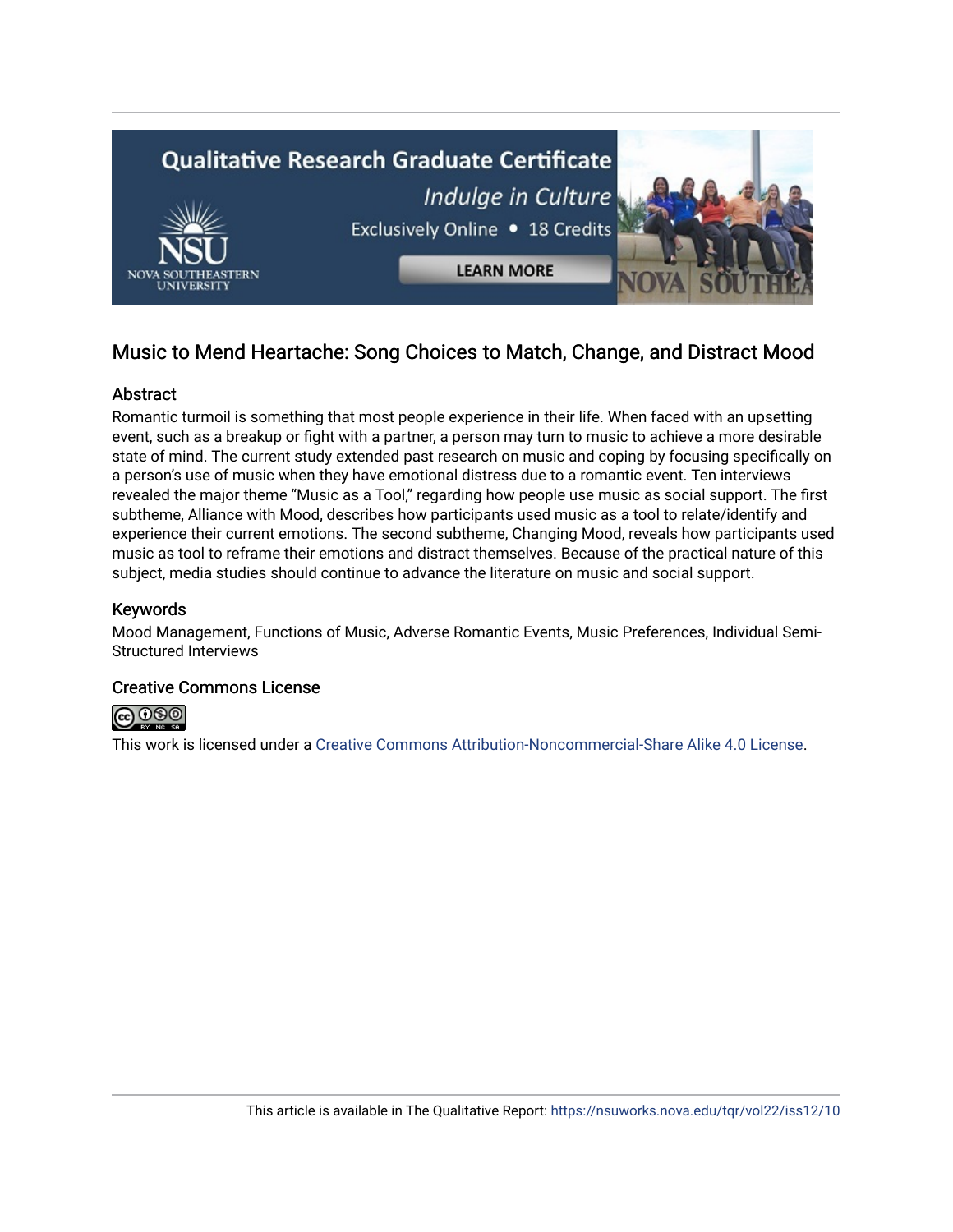

# **Music to Mend Heartache: Song Choices to Match, Change, and Distract Mood**

Rhiannon Kallis and Anna V. Ortiz Juarez-Paz Indiana University of Pennsylvania, Indiana, Pennsylvania, USA

*Romantic turmoil is something that most people experience in their life. When faced with an upsetting event, such as a breakup or fight with a partner, a person may turn to music to achieve a more desirable state of mind. The current study extended past research on music and coping by focusing specifically on a person's use of music when they have emotional distress due to a romantic event. Ten interviews revealed the major theme "Music as a Tool," regarding how people use music as social support. The first subtheme, Alliance with Mood, describes how participants used music as a tool to relate/identify and experience their current emotions. The second subtheme, Changing Mood, reveals how participants used music as tool to reframe their emotions and distract themselves. Because of the practical nature of this subject, media studies should continue to advance the literature on music and social support. Keywords: Mood Management, Functions of Music, Adverse Romantic Events, Music Preferences, Individual Semi-Structured Interviews*

### **Introduction**

Many individuals begin to engage in romantic situations and form committed romantic relationships at a young age. Although romantic encounters can yield positive outcomes, such as companionship and happiness, they can also result in the loss of self-esteem, loneliness, and sadness (Guerrero, Andersen, & Afifi, 2011). Young adults may find it difficult to cope with these emotions; some become depressed or develop suicidal thoughts (Matilda, 2014). While trying to regulate these emotions, many choose to turn to music (Lonsdale & North, 2011). With roughly 75% of Americans stating they "actively choose to listen to music" (The Nielsen Company, 2015, p. 1), it is no wonder that people use music to manage their moods.

Understanding ways in which one uses music to cope when experiencing emotional distress is useful for identifying potential avenues that can lead to positive results following romantic turmoil. The current research aims to explore social support and mood management in conjunction with one's ability to successfully cope with emotional distress from a romantic situation by using music. This study takes an exploratory, qualitative approach by conducting individual, in-depth interviews, because past studies have yielded inconsistent results. Some research supports mood-congruent music choices (Chen, Zhou, & Bryant, 2007; Hunter, Schellenberg, & Griffith, 2011) yet others reveal mood-incongruent choices when faced with an adverse event (Knobloch & Zillmann, 2002; Tahlier, Miron, & Rauscher, 2012). Additionally, previous studies have asked participants to focus on any type of situation where they used music to manage their moods; this study places specific emphasis on romantic turmoil. The results will add to the knowledge on how people are using music as a method to cope with distress from romantic scenarios so that we better understand how media can be used as a form of social support.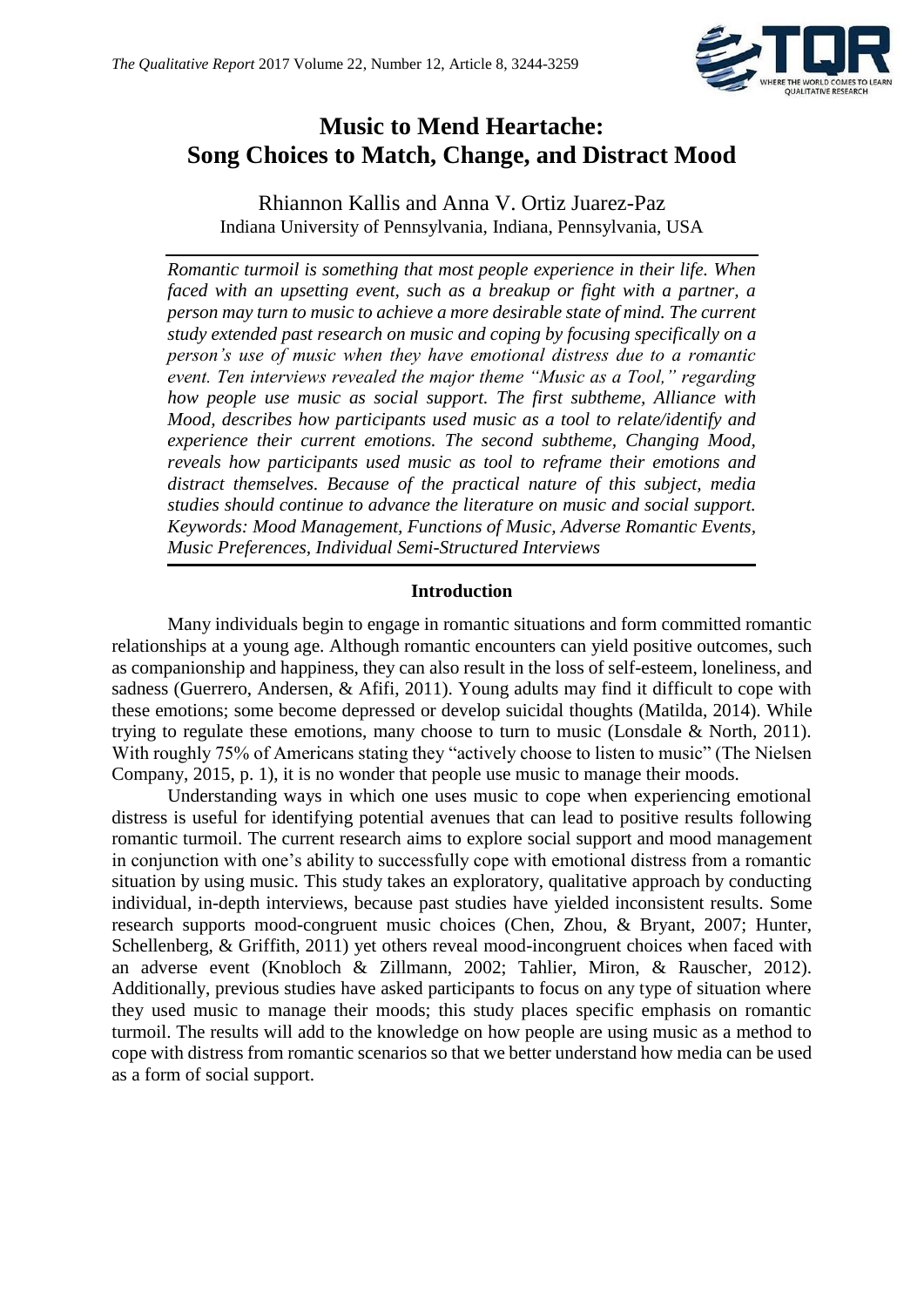#### **Theoretical Framework**

#### **Social Support**

Social support has been defined as "the study of supportive communication: verbal (and nonverbal) behaviors intended to provide or seek help" (Burleson & MacGeorge, 2002, p. 384) and is a factor in assessing how much distress one undergoes following a romantic breakup (Guerrero, Andersen, & Afifi, 2011). Specifically, supportive communication will be most effective if it is high in person-centeredness, meaning messages are more emotion-focused, sensitive, and thus more effective in helping to alleviate one's distress (Burleson & MacGeorge, 2002).

Traditionally, a person in distress seeks out another individual to provide social support. However, personal conversations with others do not always help a person in anguish achieve a desired state of mind. Even if a loved one does provide comfort, there is still evidence that one turns to media to manage a mood or emotion (Zillmann, 1988). Some research supports the idea that music can mirror a supportive friend (Lee, Andrade, & Palmer, 2013; Van den Tol & Edwards, 2011).

This study seeks to expand social support to add music as the sender of comforting messages. Because research recognizes that young adults receive social support via online media with people whom they have never met (Walther & Boyd, 2002), it is certainly plausible for individuals to receive social support through music. Although receiving comfort through music is one-way, as opposed to a conversation with another individual, one can still posit that music can provide support to a listener. Support can come in the form of seeking verbal advice and information about the situation or comfort and encouragement to help regulate a person's emotions (Mortenson, Burleson, Feng, & Liu, 2009). The latter (sympathy and emotions) could certainly be conveyed through the lyrics in music. Based on the conceptualization of social support and highly person-centered messages, music meets the criteria of being supportive and highly person-centered; it is a verbal message that can provide help and because many songs are about romantic tumult, the lyrics may help the listener articulate his feelings and provide reasoning for those feelings. Additionally, music can be classified as a type of communication because we interpret meaning from the messages (Feld, 1984), which in turn can affect listener's moods and state of mind (Benson, 1979). Music can communicate verbally (from the lyrics) and nonverbally (from the beat) to the listeners. Listeners can interpret a song and make meaning from it just as they would interpret a verbal message from another person. As music is arguably something that can communicate feelings to others, it also may be capable of regulating a person's mood.

#### **Music Use and Mood Management**

Zillmann's mood management theory, referred to often in music therapy research, posits "individuals are capable of choosing materials for exposure that modify and regulate affective experiences and mood states in desirable ways" (Zillmann, 1988, p. 147). Several studies have used Zillmann's (1988) mood management theory in an attempt to explore one's choice of music consumption when feeling sad due to an adverse event, although results are inconclusive. Knobloch and Zillmann (2002) found support for participants in negative moods to prefer happy, energetic music. In their study exploring the use of music consumption when upset, Tahlier, Miron, and Rauscher (2012) found the participants whose sad event was unresolved chose to listen to upbeat, uplifting songs, thus also supporting mood management theory.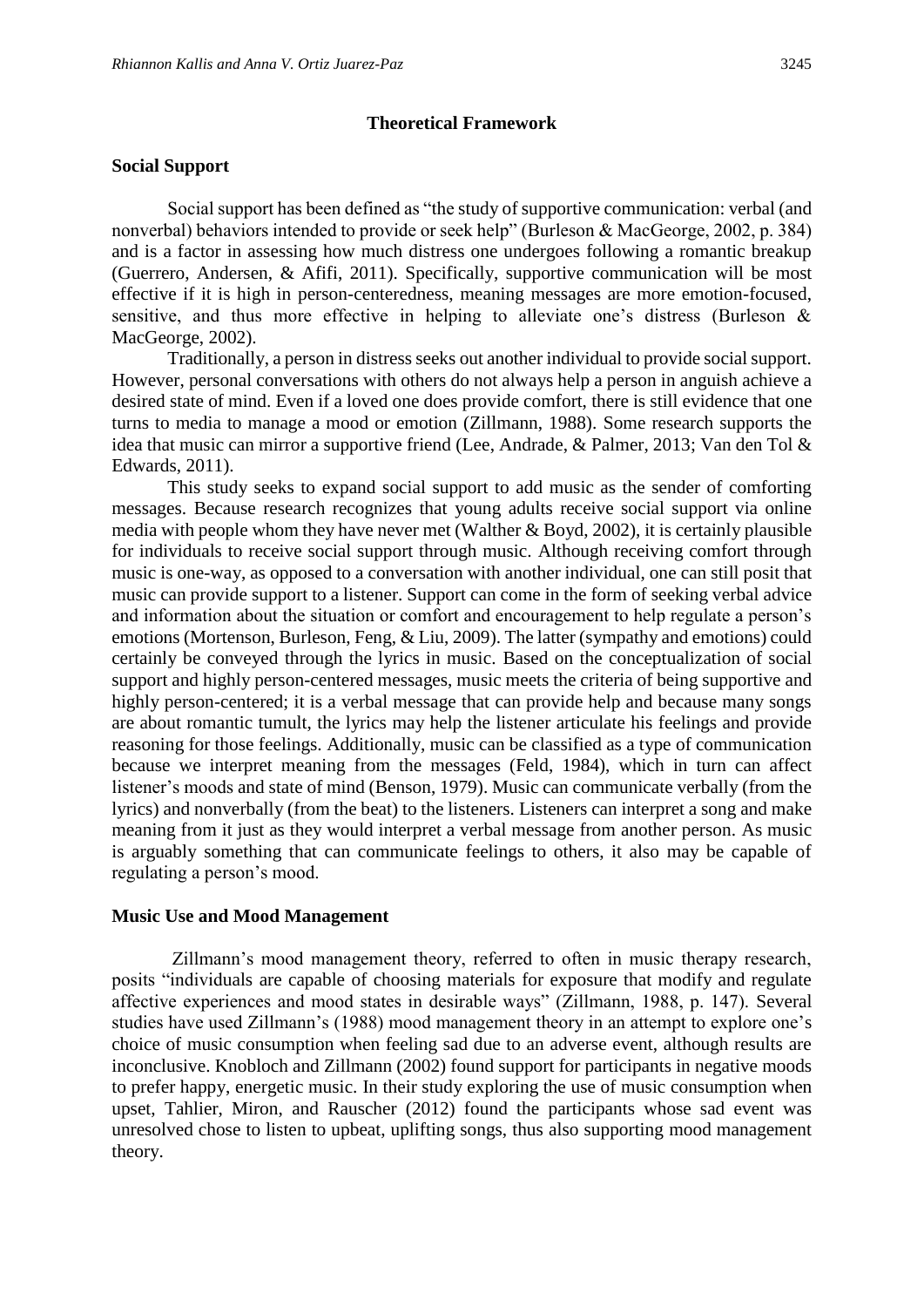Although the aforementioned studies provide some support for mood regulation and for one to choose mood-incongruent music when experiencing an adverse event, other studies found opposing outcomes. Chen, Zhou, and Bryant (2007) induced moods in their participants by showing either a happy or sad television program. Results from their study support the notion that when people are sad they listen to more mood-congruent music, but only for a limited amount of time. After listening to sad music for a few minutes, they then chose to listen to music that is more uplifting. Other researchers have found those in sad mood conditions to consider sad-sounding music to be more desirable, whereas those in happy mood conditions found sad-sounding music to be unpleasant (Hunter, Schellenberg, & Griffith, 2011). Similarly, Strizhakova and Krcmar's (2007) study on video rental choices and mood management found that people who were in a sad mood before going in to the video rental store chose to rent films in the genre of drama, which arguably would not elicit happy feelings. The authors offered their explanation for this outcome by suggesting that it can sometimes be satisfying to "have a good cry" (p. 109). On the other hand, Strizhakova and Krcmar also proposed that watching sad movies might actually make viewers feel better because their situation may not be as bad as those who are portrayed in the film.

Recognizing that many people choose to listen to sad music when sad, Garrido and Schubert (2011) wanted to know why people choose mood congruent music. They explored five volunteers' reasons for seeking sad music in negative situations by employing qualitative in-depth interviews. Results revealed reasons for listening to sad music when experiencing a negative mood included therapy, reflection, having a "companion," and nostalgia. Similarly, Van den Tol and Edwards (2011) used survey research to also investigate the motivations for listening to sad music when feeling sad. After having participants recall a recent time when they listened to sad music the researchers coded the responses and found two major themes: "*functions* served by music and *strategies* served by music" (p. 446). Results yielded specific categories such as connection, high aesthetic value, message, distraction and mood enhancement.

Few past studies have explored sex differences for the ways in which men and women use music. Knobloch-Westerwick's (2007) research exploring gender differences and mood management revealed that when induced with a stressful mood, men tended to use music to distract themselves whereas women wanted to ruminate over the stressor. Another study found men scored high for music uses and Social Identity (having friends who like the same music), whereas women used music for Mood Enhancement (relaxation, entertainment) and Personal Identity (music expresses my feelings) reasons (Ter Bogt, Mulder, Raaijmakers, & Gabhainn, 2011).

Many of the past studies on music consumption and mood proposed hypothetical scenarios to which participants reacted. Of the studies that explored actual events experienced by participants, few studies focus specifically on music consumed during an adverse event related to romantic relationships. However, Lee, Andrade, and Palmer (2013) found that participants were more likely to listen to songs matching their mood when going through an interpersonal loss (e.g., romantic breakup) than when losing something such as a job.

It is essential to focus on an individual's music consumption during a time of emotional distress due to a romantic situation for many reasons. First, an upsetting event from a romantic encounter, such as a breakup, can result in severe emotional distress (Slotter, Gardner, & Finkel, 2009). If listening to music can provide some form of support during this undesirable state, which previous research has supported (Van den Tol & Edwards, 2011; Zillmann, 1988), then it is a beneficial course of study. Second, as previously stated, many studies do not focus specifically on the use of music following emotional distress from a romantically-induced event although one may hypothesize that there is a wealth of music that caters to these moments. Specifically, one study examined the top ten popular songs according to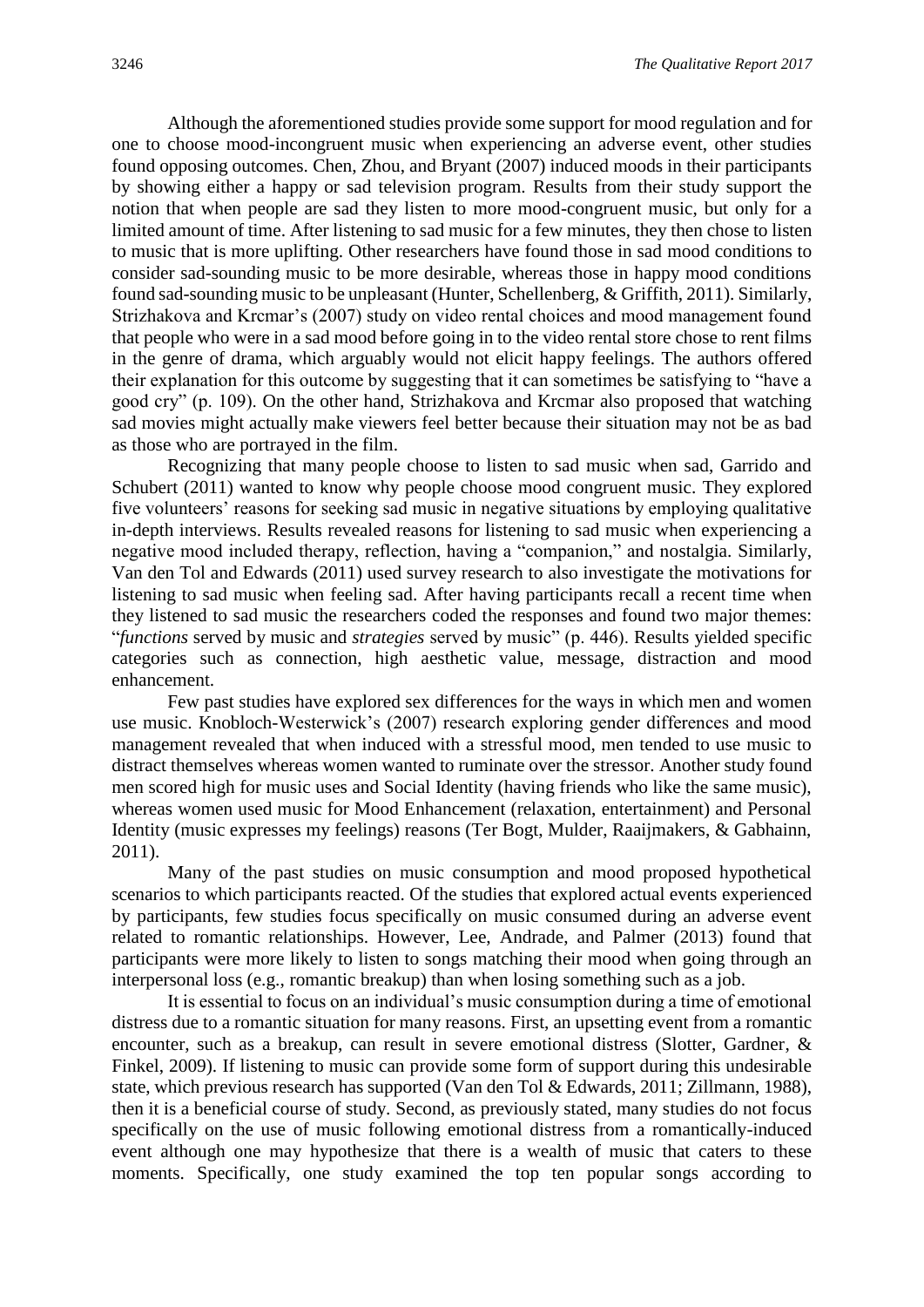Billboard.com during 2002-2005 and found that 60% of the songs were about love and relationships (Keen, 2007). Therefore, if one uses music as social support to cope with an adverse event because the content or lyrics are relatable, as found by Van den Tol and Edwards (2011), and there are more songs that relate to love or breakups than other scenarios, such as losing a job or failing an exam, then it makes sense to explore romantic events in this context.

The current study seeks to narrow this scope by aiming to first assess how and why people use music when faced with emotional distress specifically from romantic situations, and second, to explore the possible beneficial outcomes of media use as supportive communication. Because some research supports mood-congruent music choices (Chen, Zhou, & Bryant, 2007; Hunter, Schellenberg, & Griffith, 2011) yet others reveal mood-incongruent choices when faced with an upsetting event (Knobloch & Zillmann, 2002; Tahlier, Miron, & Rauscher, 2012) this area needs to be examined first. Second, few studies seek to understand in-depth the aftereffects of listening to particular songs during a time of distress (Garrido & Schubert, 2013; Van den Tol & Edwards, 2011), so this is also an area that needs to be probed. Specifically, the following research question was explored:

*RQ: How do people use music in order to manage their moods after an adverse romantic event (e.g., a breakup, cheating partner, unrequited love)?*

#### **Researcher's Relationship to Project**

In an effort to maintain transparency with readers, the author-project relationship will be briefly addressed. Because the first author interviewed the participants, she will specifically speak on her connection to this project and participants.

The first author identifies with the interpretive worldview and seeks to understand people's actions and feelings (Lindlof & Taylor, 2002). With that said, it is important to address the researcher's involvement with the current topic and participants because she served as the research instrument. As an avid music fan, the interviewer had previously used music to cope with relational distress. She was cognizant of the possibility that her past relationship to music being used as a coping tool could impact her interviews. Therefore, she was careful not to influence the conversations by interjecting any of her previous experiences with this topic while interviewing. The author was invested in this project beyond an academic sense because of her previous use of music as support. The researcher hoped that by having participants share their stories, others in need of social support could understand the way music can be used to cope with emotional distress.

While the author had a relationship to the project beyond academics, she also had relations with some of the participants. Because she used a convenience sample, the first few interviews were the researcher's friends. The first author chose these participants because she knew they had experience using music to cope and also because they were willing to participate without compensation. Additionally, the researcher used this opportunity to test the interview guide to be sure it was logical. She does not believe her relationship with the initial participants affected the quality of the research; the participants were open about their involvement with music and coping and felt comfortable speaking about a sensitive topic because they had a connection with the researcher.

#### **Method**

The researchers explored the use of music to manage moods after an adverse romantic situation by conducting 10, individual, in-depth, semi-structured interviews. Creswell (2014) states that interviews are a sound approach to use when the researcher is unable to observe the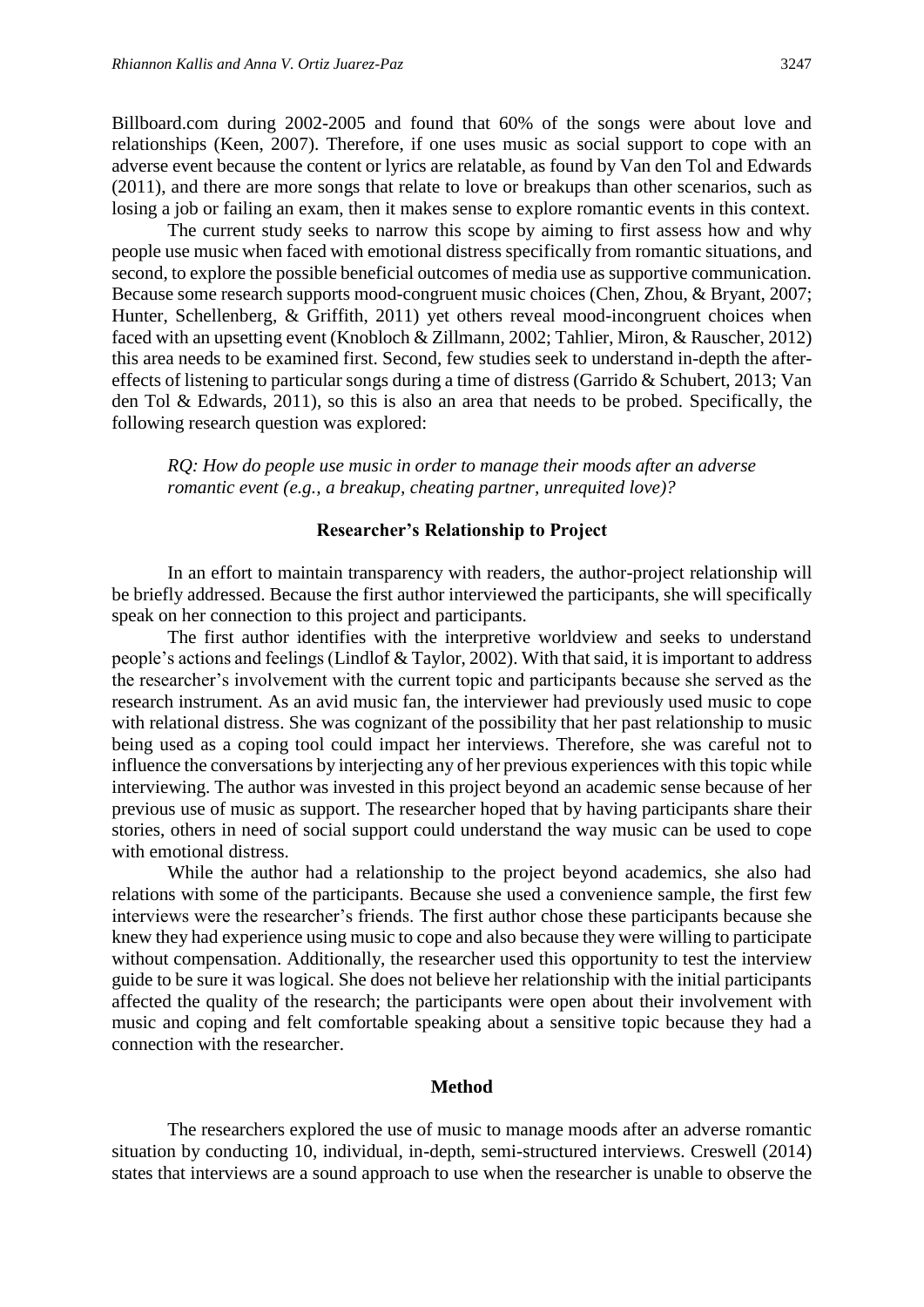participants' behaviors. In this case, it would be difficult to follow a person and her music choices at every moment following an upsetting romantic event. Furthermore, it would be impossible to know why the person chose each particular song and how they were feeling while listening to the music.

#### **Participants**

Before recruiting any participants, the researchers obtained approval from the Institutional Review Board. The researcher only interviewed people who volunteered for their study and provided their written consent to participate. Because participants were revealing past experiences, the researcher did not expect the participants to currently be experiencing profound emotional distress. However, the interviewer informed participants that they could stop the interview at any time or pass on any questions if they felt uncomfortable. During the interviews, the researcher was careful not to reveal specific connections she had to music and coping so she did not influence interviewees' conversations.

Volunteers ages 18 to 34 years who indicated they have listened to music following a sad romantic event were recruited to participate in the study. The reasoning for this age range comes from research on romantic breakups and suicidal thoughts, where of the 6,000 participants between the ages of 20 and 64 years, the participants in their 20s were most likely to have experienced "recent or looming separations" (Matilda, 2014). A buffer was put slightly below and above this age range as to not limit our responses to only a ten-year range. The final criterion to participate in the study was for interviewees to have used music as a means of coping with romantically-induced emotional distress. People of any race/ethnicity, gender, marital status, or sexual orientation were invited to participate. The first author used a convenience sample to recruit participants through her social circle (in-person and via social media). The recruitment was convenient because the first author invited participants to interview who were readily available from her network. The first author then asked those initial interviewees to refer her to another person who met the criteria to participate, thus creating a snowball sample (Lindlof & Taylor, 2011).

Because the interviews were semi-structured, the researcher used the same core questions for each participant, allowing for consistency in the data. To ensure for validity, the researcher ceased the interviewing process when she reached the point of saturation, meaning she discovered no new information by continuing to interview. This method provides support for the accuracy and trustworthiness of the data. Additionally, the researcher provided participants' quotes to support each theme and to secure accuracy in presenting the data.

Sampling yielded a total of 10 participants: 7 males and 3 females. Their ages ranged from 23 to 34 with the average age being 29. Their marital status was also collected. Two of the participants were married, 2 were single, 5 were in a committed relationship, and 1 was currently dating. Participants recalled events that occurred anywhere from a few months ago to eight years ago. Three participants described scenarios that occurred a few months before their interview, two participants discussed events from one to three years ago, four participants told stories of using music to cope from four to six years ago, and one participant shared an event from eight years ago. Interviewees discussed a range of trigger events that caused them to feel emotional distress and therefore turn to music. Examples of such events include a 48 hour breakup, rough patches in a long-distance relationship, fighting, a divorce, relationship terminations, cheating, unrequited love, and a semi-date.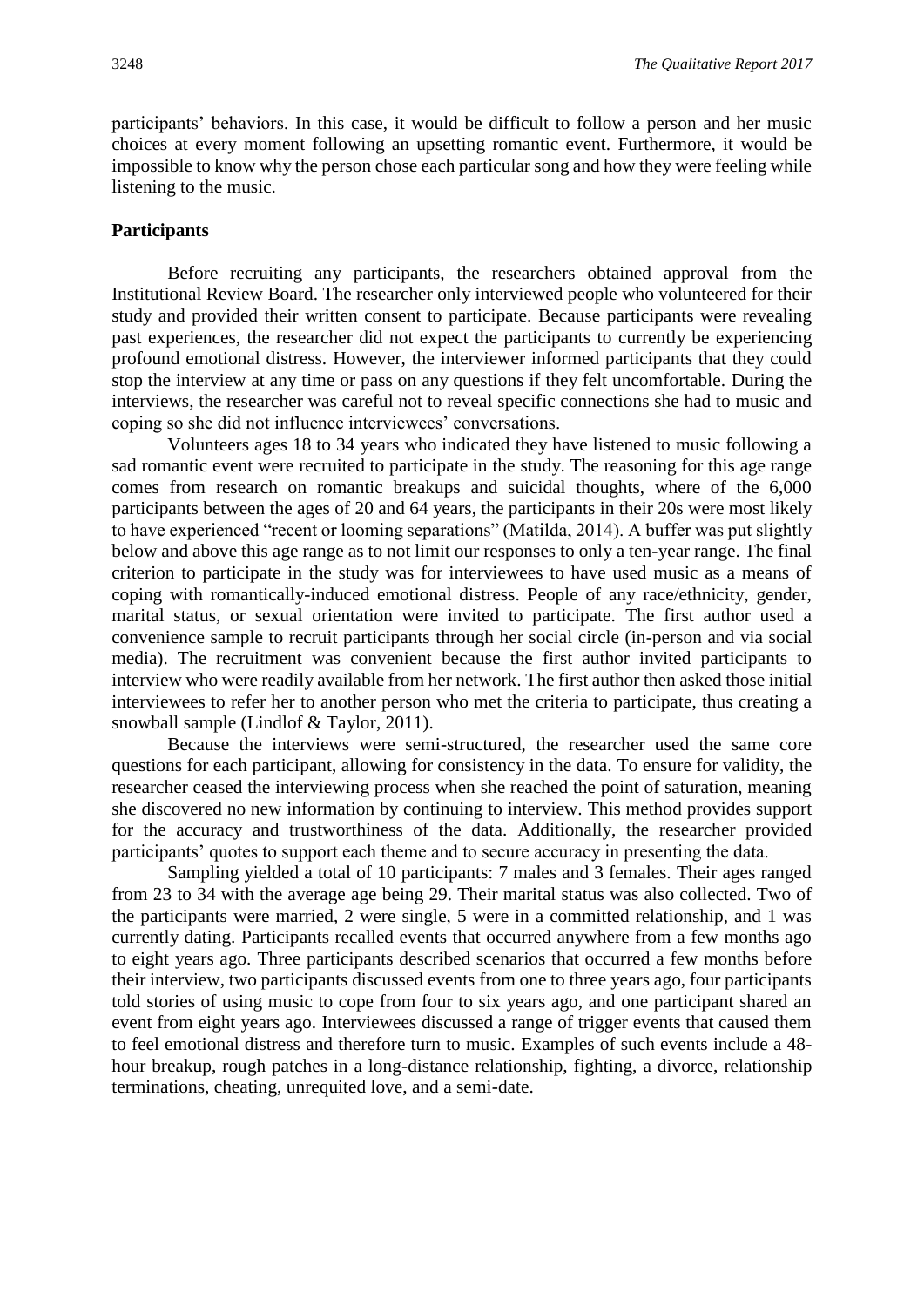#### **Data Collection**

As recommended by Creswell (2014), the first author conducted semi-structured interviews and audio recorded the conversations. Each participant signed a consent form and received instructions regarding the nature of the study, their willingness to participate as well as their ability to leave the study at any point with no consequences. Participants were given pseudonyms to provide anonymity (Corbin & Strauss, 2015) and no compensation was given.

Participants' moods were not manipulated as seen in previous studies (Chen, Zhou, & Bryant, 2007; Friedman, Gordis, & Förster, 2012; Hunter, Schellenberg, & Griffith, 2011; Knobloch & Zillmann, 2002); instead, events that happened in the past were explored using recall methods similar to Van den Tol and Edwards (2011) and Tahlier, Miron, and Rauscher's (2012) studies. A pre-requisite to the study was confirming one's use of music when experiencing emotional distress due to a romantic relationship.

#### **Data Analysis**

Once the data were gathered, the first and second authors analyzed the 195 pages of transcripts. Owen's (1984) thematic analysis and Corbin and Strauss's (2015) grounded theory analysis procedures were used as a guide. Open coding was used initially, which was followed by axial coding and selective coding (Creswell, 2014). *In vivo* coding was also used during open coding in order to allow the participants' experiences to guide the process (Lindlof & Taylor, 2011). Owen's (1984) principles of repetitiveness and forcefulness were used to guide open coding. Repetitiveness is defined as an "explicit repeated use of the same wording" (Owen, 1984, p. 275). Ideas that were described in the same manner time after time were marked during open coding. Second, Owen (1984) described forcefulness as "vocal inflection, volume or dramatic pauses," as well as "the underlining of words and phrases" (p. 275). The transcriber noted the participants' nonverbal communication. Examples of open codes for why participants chose to listen to particular songs include "someone agreed," "it applied to my situation," "it speaks how I feel," and "others felt like me." Next, the researchers conducted axial and selective coding in order to bring these codes together and organize them. The previous examples of open codes collapsed into the axial code "Relate/Identify," which fit into the selective code "Music as a tool: Alliance with my mood." This process left us with the major theme participants shared with us regarding how they use music to cope with an adverse romantic relationship event: "Music as a tool."

#### **Results**

The major theme that emerged from conversations with our participants was "Music as a tool." "Music as a tool" is an *in vivo* code because it is a phrase used by participants to describe how music helped them to cope with their situations. Participants explained two ways in which music served as a tool: alliance with mood and changing mood. Alliance with Mood yielded two subcategories: Relate/Identify and Experience Emotion, while Changing Mood includes Reframing Emotions and Distraction.

#### **Music as a Tool: Alliance with Mood**

Using the *in vivo* code, "Music as a tool" refers to participants discussing the functions that music served for them when they were coping with an adverse romantic relationship event. Alliance with Mood discusses how participants used music as a coping tool because they were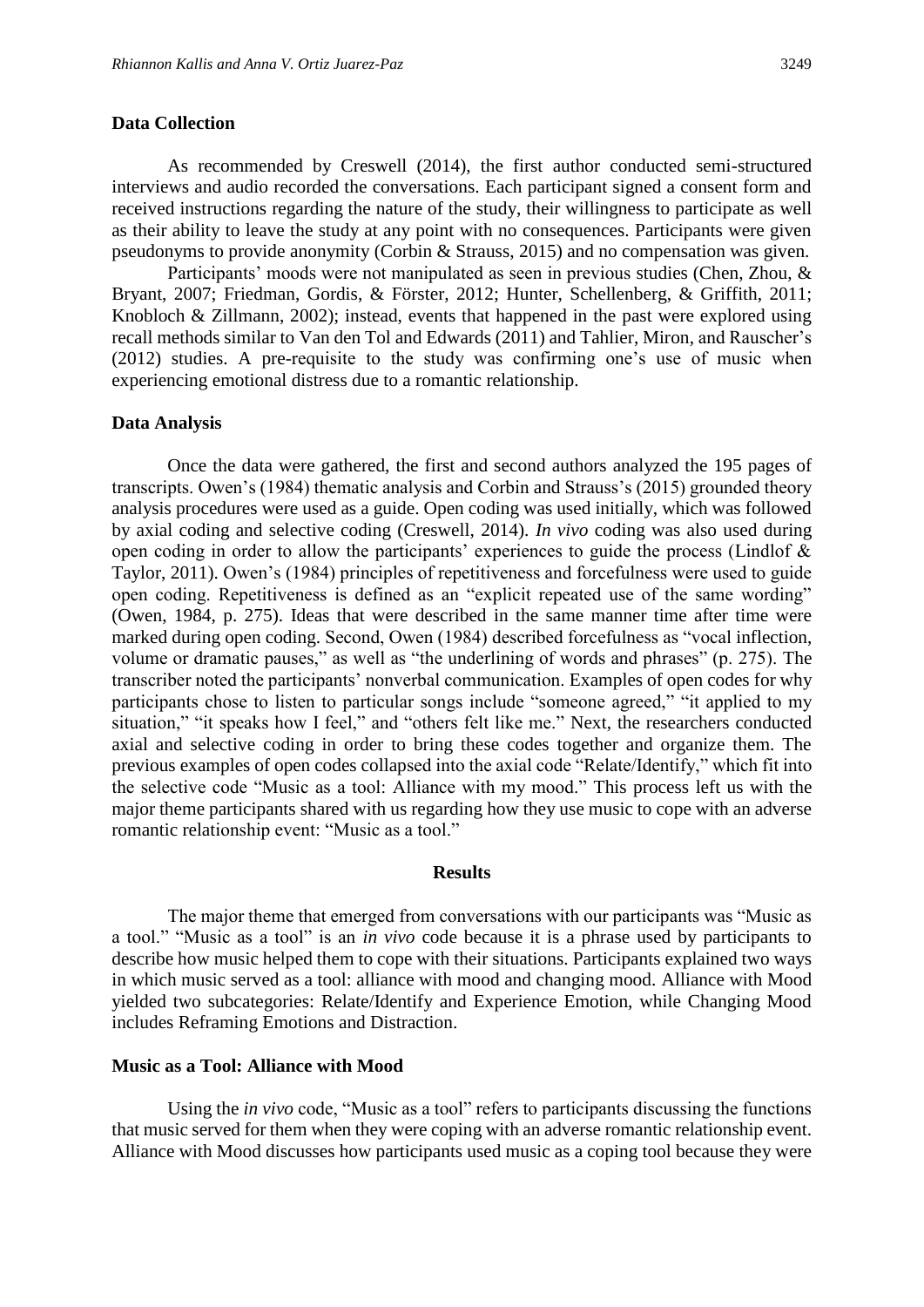able to relate/identify with the music and they were able to express their emotions through listening to the music.

**Relate/Identify**. Participants argued that music played an important role in their coping because they felt as though they could identify or relate with the songs. Crucial for the participants was that somebody could relate to them or had experienced similar events—this helped them feel less alone and comforted. Typically, when participants brought up relating and identifying with particular songs, they referred to the lyrics and/or the artist. When recalling a bad breakup, Janet elaborated on Ryan Adams' lyrics which she typically turned to when feeling sad due to a break up. She explained this function very well,

…sometimes you're feeling something and you don't know how to put it into words or describe it and when you listen to music and the lyrics just click with you cause you're kinda like, "Oh that's how I feel" but you don't know how to like articulate it but when you listen to a songwriter or singer they kinda say what you're feeling and so that's how I connect with it—so for me it helps me.

From our conversations, participants explained they felt understood by the songs they listened to while coping. When Janet was unable to explain how she was feeling, she used music to do this for her. Ryan Adams' lyrics played an important role in how she coped with music. Other participants also discussed how important it was for them to find music they could relate to because it helped them feel less alone and allowed them to experience their emotions.

Chris was able to remember the first time he used music to cope with an adverse romantic event. Unfortunately, Chris's girlfriend chose to break up with him at a party in middle school. After this, Chris said he turned to "Whole" by the band Saves the Day to cope. He explained that this song "made me feel less alone, which was good…to know that other people felt like that and that they're alright is probably the comforting thing I guess. I just felt like he was singing my story, you know." Chris listened to music that offered him comfort in his current situation. To him, comfort came from hearing stories of other people having similar experiences. Similarly, Rod discussed how he used music to cope when he had big fights with his at-the-time girlfriend, now his wife. He explained that early on they hit a rough patch and it did not seem to be getting better. Rod shared the impact a particular song, "I don't believe in love" by Queensryche, had on him,

That song just connected with me…You don't feel alone and whenever you don't feel alone you feel better…Now I might listen to the lyrics of the song...and I know that at one time in my life this was very comforting and I hope that other people feel that way right now can maybe hear something like this and so that they can get the sort of comforting.

Similar to Chris, Rod found a song that offered him comfort. For both, comfort came from the feeling of not being alone derived from a particular song they chose at the time.

Anne also used music to help cope with adverse events experienced while she was involved in what she called a "really unhealthy relationship." Anne did not feel as though she could turn to her friends because she was embarrassed of her situation and thus turned to music to help her cope. Anne explained she

Wanted to listen to a lot of songs that were also about that so I could...have something to relate to… I really need like good lyrics and I want them to be things that are like relevant to my life so I feel like I'm not alone in the world…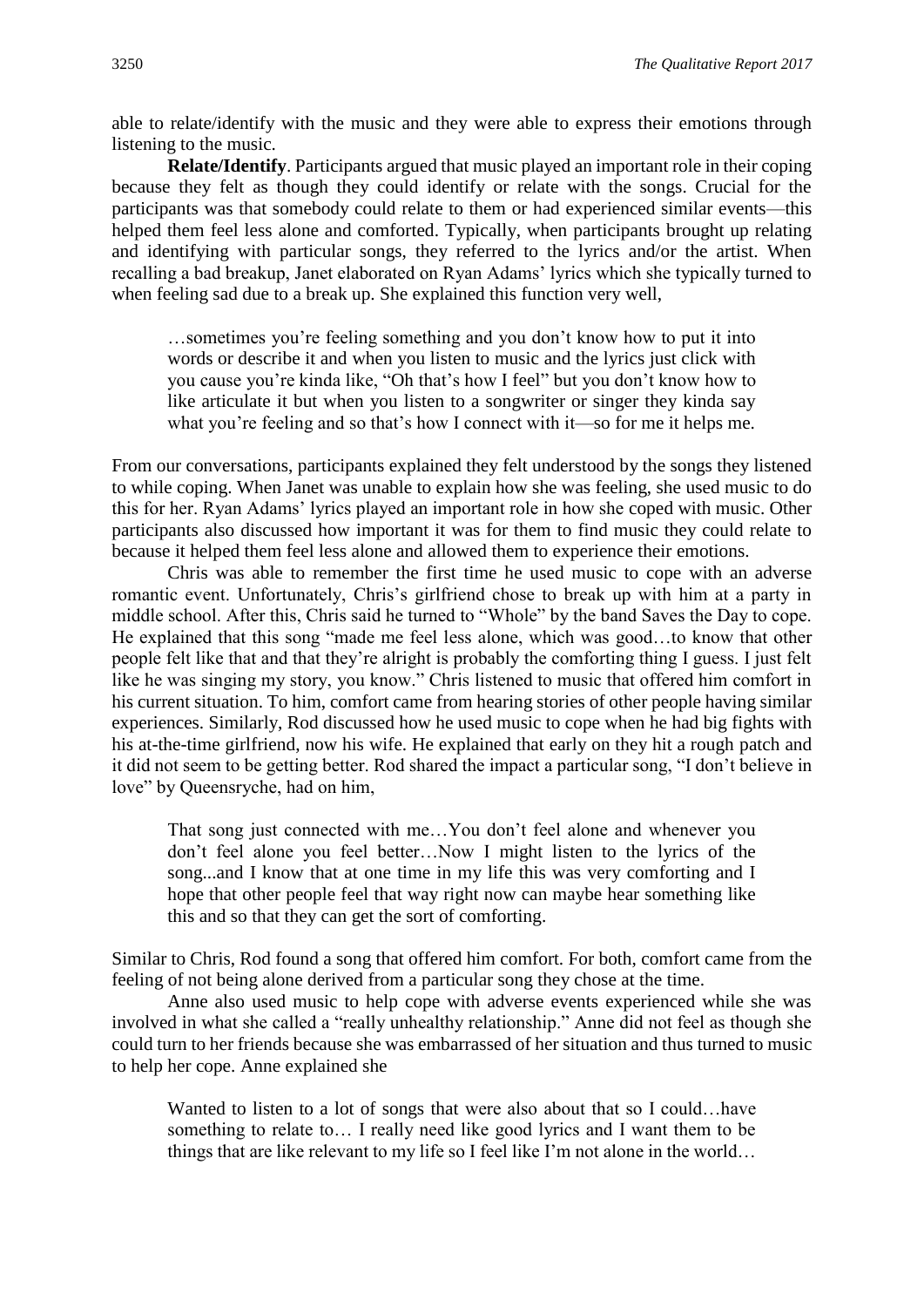just being able to relate to somebody else like feeling like you're not the only one feeling a certain way.

Like Chris and Rod, it was important for Anne to listen to music with lyrics that helped her feel as though she was not the only one who endured an adverse event in her romantic relationship. This feeling comforted Anne because it helped her relate to the singer and the situation the singer was sharing. Some participants implied that they actively sought out songs with lyrics that could possibly relate to the experience they were having.

Archer remarked that he worked hard to find songs that he already loved that applied directly to his situation. According to Archer, "I was on a mission to find songs that specifically applied to my situation…because I'm listening to the song and I'm like, yeah you are correct Toni Braxton because you know she's agreeing with my side." This was no easy task for Archer. He was in the middle of a misunderstanding with the person he was currently dating and was unsure whether this situation was leading to a breakup or not. He spent a significant amount of time trying songs on to see if they fit with how he was feeling; he was seeking out songs he could relate to in order to help him cope with the uncertainty of his relationship status.

**Experience Emotion**. Every participant at some point or another communicated that they used music to cope because it allowed them to either feel an emotion or stop feeling an emotion. Emotions were an inexorable force following the negative events they shared. All of the participants noted the connection that music had with their emotions. Janet explained the effect that music has on her after any breakup or fight. She said,

I've had my heart broken and I'm out at a restaurant or a bar or at a convenience store and songs come over the radio… I'm like so emotional and coping and heartbroken like even their songs will resonate with me when they will never ever any other time.

Specifically, Janet is discussing pop music that she does not like. But repeatedly, after a breakup or some sort of fight, Janet cannot help but feel connected to pop songs. They allow her to experience the sadness and heartbreak she was feeling at the time. Tony recalls engaging with music in a similar way. When he and his current wife split for 3 months at the beginning of their relationship, Tony was distraught. Pearl Jam helped Tony cope with what he felt was the end of his relationship.

So it was such a rollercoaster of emotions...The music would...not necessarily determine my emotions because I was dealing with all those emotions at the same time, it would reflect how I, what I was focusing on at that particular moment.

Music served as an outlet for Tony at this time, he was able to both relate to the music and experience the emotions he felt through it. This is similar to what Janet was saying earlier, people may not always know how to articulate their emotions and at that time that may not even be important, what was important to the participants, however, was that the music reflected how they were feeling—they were able to experience their emotions through the music.

Nina shared that after she went through a bad break up and traumatic car accident, she worked very hard to find happiness again. At some point, Nina explained that she would "just go on YouTube and…put down 'sad songs.'" Nina used the music in order to match the emotion she was feeling, which was sadness. Buzz explained that "Music is like a vessel to connect people to their emotions." His elaboration included both how he changed his mood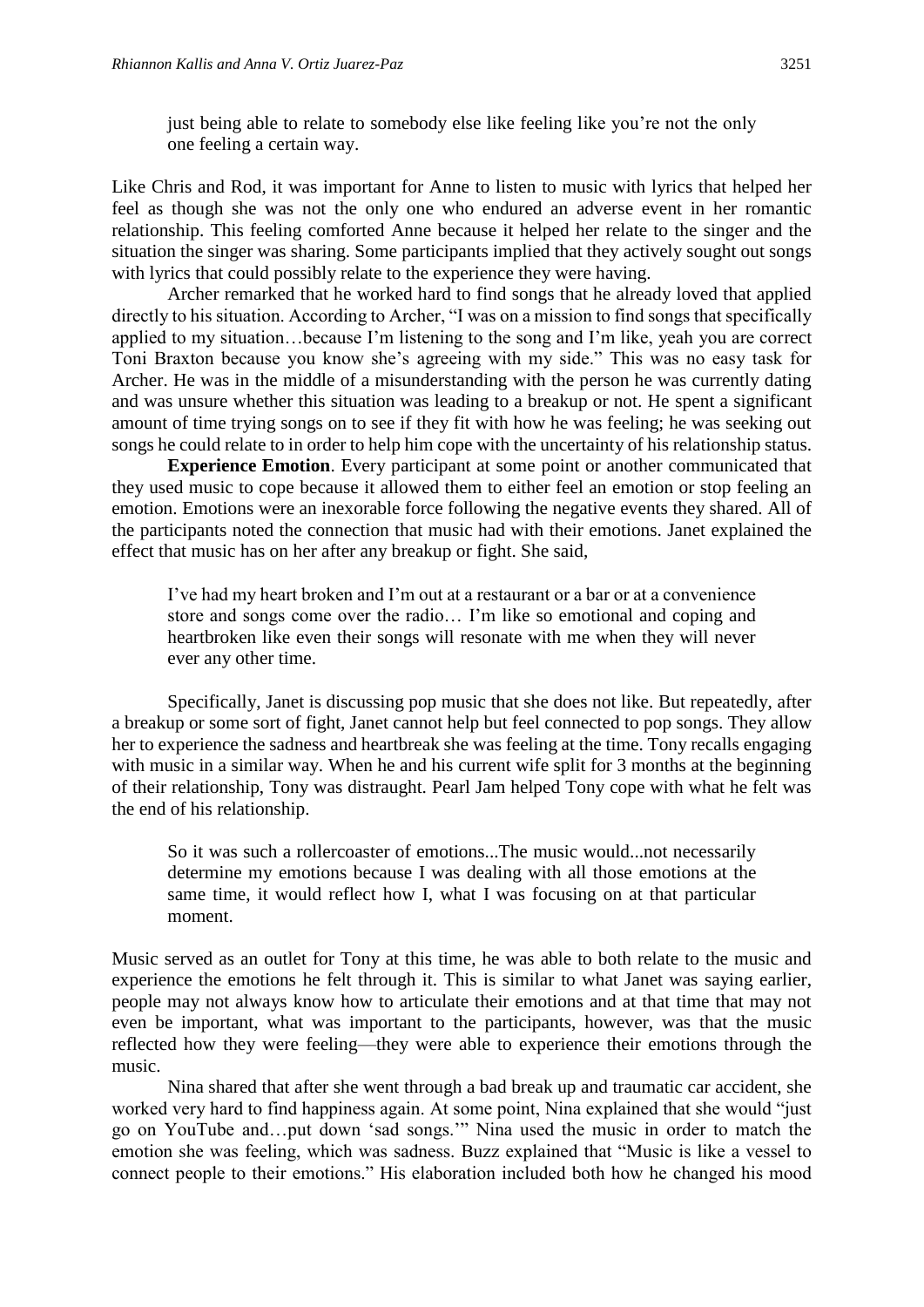with music and how he used it to continue feeling the sadness that he was feeling at the time. Similarly, music helps Jésus continue experiencing his emotions. He shared, "…Sometimes…when you're sad …I'm gonna listen to this and just go with this vibe and just kind of let this melancholy linger a little bit." For Jésus, music helped him stay true to his emotions. Along the same lines, Archer made a comment that he is not very good about being emotional, however, he noticed that during a hard time in his relationship, music helped him get in touch with his emotional side. "The song is allowing me to be emotional about real life." In this case, Archer was relating to his situation and contemplating the misunderstanding that had occurred with his partner.

#### **Music as a Tool: Changing Mood**

While the first sub-theme details accounts of participants' abilities to use music as an ally to their current mood, the second sub-theme, "Music as a tool: Changing Mood," explores an alternative use of music as a coping and mood management mechanism. Managing one's mood is described as wanting to change a current mood or emotion by means such as distracting one's self through a variety of activities and/or listening to mood incongruent music. Participants noted a range of feelings they experienced after their trigger event, including sadness, rejection, anger, devastation, shock, confusion, and depression. Following these feelings, some participants wanted to experience their emotions through song and relate to the content of certain songs, as noted in the Alliance with Mood theme. However, some of those same participants also wanted to change their mood after experiencing an emotion. Six participants stated that at some point in their coping process, they wanted to change their mood by choosing mood incongruent music. Participants were able to attempt to manage their mood in two main ways: use music to reframe their emotions and to serve as a means of distraction.

**Reframing Emotions**. Eight of the participants spoke about music as being a tool to reframe their emotions. Within this code, interviewees reflected on how music was used as a tool to reframe their emotions in their coping process (Buzz), with Janet specifically calling listening to songs part of "music therapy." Music was described as something that can be used strategically in order to attempt to manipulate one's own feelings following a challenging romantic event. Only when they felt it was the right time to begin to move on did participants choose to attempt to alter their mood through music. For example, Nina said that she wanted to be sad for a short while, but then sought out angry, upbeat music like Pantera. Nina used music to reframe her sadness as anger, which was more adaptive to her recovery. Another participant (Rod) detailed how once he felt validated, then it was time to move on to something else and stop being sad. At that time, music was explained as something they used deliberately and actively, meaning they consciously chose specific songs to listen to over others that may not have the effect they sought. Many reflected upon this next step and how it can be an active attempt to change their mood.

Buzz explained that while he was experiencing romantically-induced emotional distress, he wanted to reframe his sadness into anger in an attempt to move on. Archer wanted to elude his feelings of disappointment and gloom by turning to happy music. Selection of music was intentional, as noted by Archer's "immediate search for something to make me mad." Music choices were also based on past recollections of how certain songs could evoke particular emotions from them. If a song had affected them in a manner in which they did not want to currently experience (e.g., sadness, depression), they could remember that and articulated their avoidance of that music. Mark states that although "Total Eclipse of the Heart" would have had an effect on his mood, it would not change it in a positive manner. He went on to say that the song is something recognizable and if he would hear it whenever he was upset about a relationship, he would immediately associate it with feelings he did not want to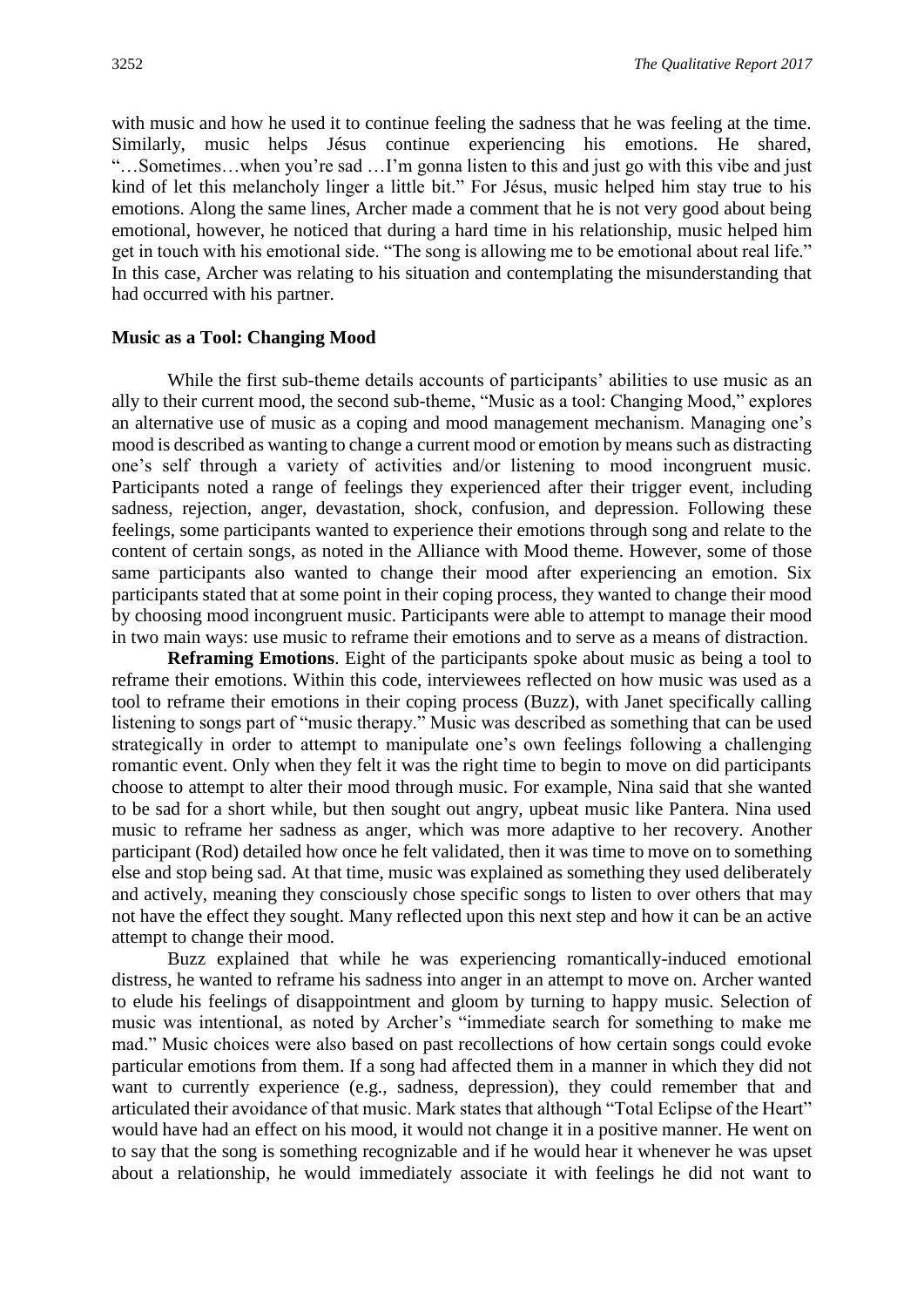experience. In a similar fashion, although Buzz said one of his favorite songs is "Down in a Hole" by Alice in Chains, he could not listen to the song because it was too depressing.

During the stage of purposefully choosing what to listen to, participants shared feelings and outcomes they wanted to achieve by choosing particular music. Participants discussed choosing songs that helped them see what the future of their relationship could be. This gave them a reason to believe that they could make it through this situation if others had, as certain lyrics from songs would imply. Nina details an incident where music helped her to realize she could be happy again in due time:

Music is the beginning of a memory. If I'm sad and I'm going through a crap time – if this dude just dumped me – I'm gonna listen to stuff that made me feel happy one day. You know and then I'm gonna be like "yeah I'm gonna have that again." You know, everything is gonna be alright. You know, so yeah, I use that to manipulate the way I feel.

For Nina, although she felt sad, she could use mood altering music that she associated with past times of happiness in an attempt to feel that way again.

Participants also located certain music that would help them feel "empowered" and energized. They spoke of the feelings they currently had, such as sadness and depression, and their efforts to actively try to change those feelings into more positive energy. Rock music with faster beats, heavy metal, and upbeat pop songs were all mentioned as successful ways to achieve this goal. On her way to trying to feel better, Janet noted using certain genres as a tool to "make her feel more empowered," while Rod looked for songs that "kick ass and make you feel empowered." He recalled a specific song he listened to because of the lyrics following an experience with a woman whose love he seemed to have not captured:

So if I take for instance "I Don't Believe in Love." It's a sad song because the guy liked the girl a lot and then he says, you know, "I don't believe in love, I'll just pretend she never was real, I don't believe in love, I'll never forget this pain I feel it still." Something to that effect. So yeah it's sad but in a sense it's almost also empowering too though.

It seemed that many participants may have experienced a bruise to their ego as several discussed situations when they were broken up with or had unrequited love. These situations led them to experience shock, confusion, and depression, to name a few, so logically, it makes sense that they were seeking something that would "pump them up" and perhaps give them more confidence about moving forward.

Third, some participants stated the opposite effect music can have on one's mood, which is relaxation. Two participants used the exact same wording to describe their attempts to achieve a calm state following a negative romantic event. Jésus and Nina both wanted to find a "zen" place in order to "relax." Both discussed listening to songs without lyrics and ones that were more uplifting as opposed to being depressing. Although the participants did state they were looking to feel different emotions at different times, at this point they were looking to music as a means to calm themselves and relax.

**Distraction**. Six out of ten people who were interviewed outlined their view of music as a way to manage their mood by providing temporary distraction. The main message respondents gave under this code was to use certain music based on the tempo and lyrics to disconnect from the current situation. Some participants talked about using friends to cope with the situation, but at times their friends would get sick of them talking about it. In the same manner, people may reach their breaking point of playing into their emotions with music and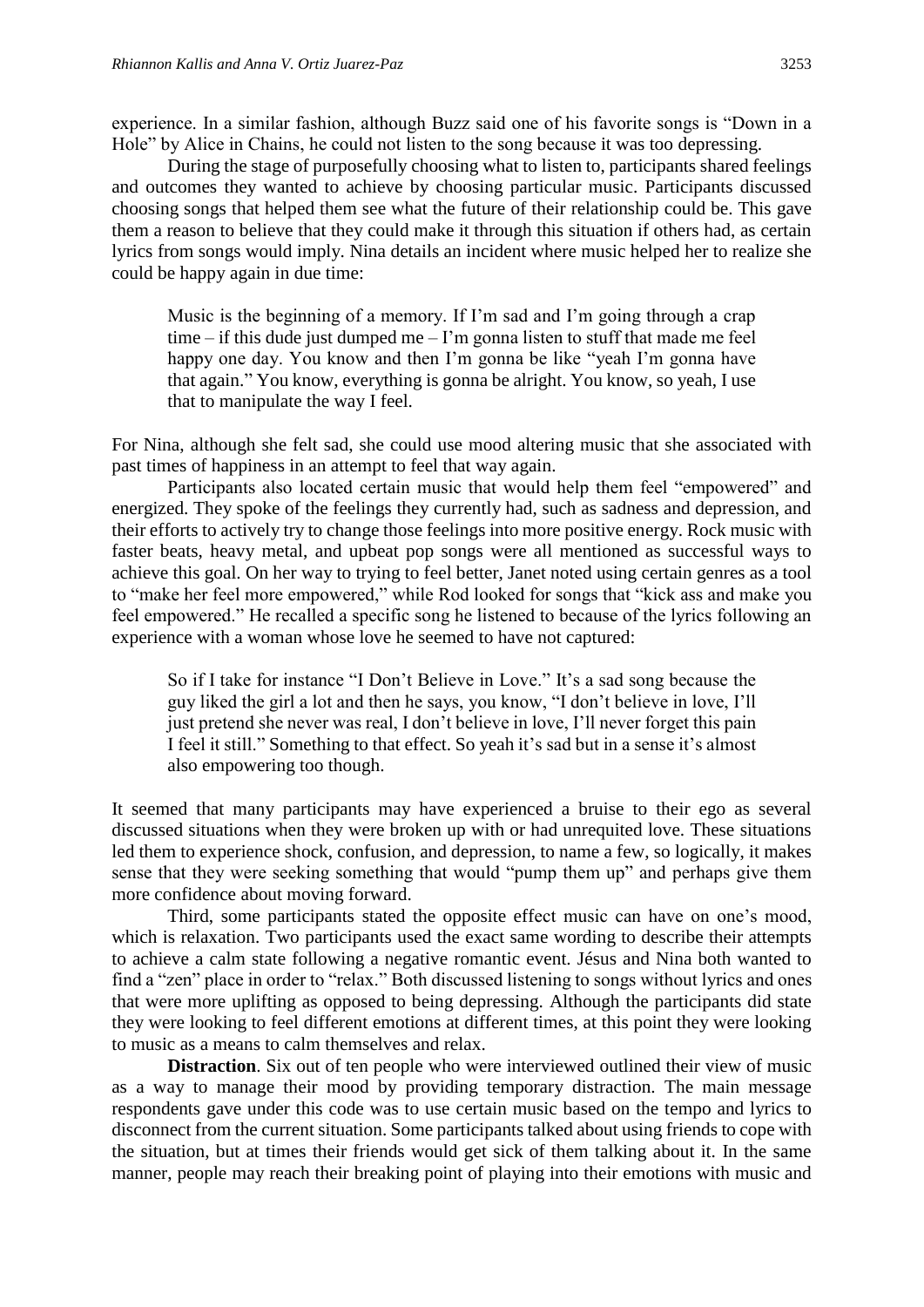may want to use it as a tool to distract themselves from thinking about the situation for a while. Participants in this study used music to disconnect from their own circumstances in order to block out certain thoughts, get their mind off of the situation, and escape. Mark described a string of unfortunate romantic situations and how he used music to try to forget about them:

The beauty of hard rock is that it's kind of loud and gets your mind off things. Your mind starts to race and you block it out…I can listen to music and you know, tune out. I would use the music to block out memories or something or feelings that I might be having.

Although Mark still may have been feeling certain emotions he did not want to feel, he could still use music to provide him a temporary distraction, or an escape before he had to return to facing his thoughts again. At that point he said he would find friends to talk with again, and once he did not want to receive friends' advice anymore, he would return back to the music to escape. Jésus also used music to escape his thoughts. He spoke about music more as an outlet in the following passage:

I think it very much helped me cope and move along. It gives you kind of an outlet that's not totally mindless, but it's close. Listening to it gives you some kind of stimuli so you're out of your head a little bit.

Jésus talked about the effectiveness of this method, which eventually led him to find some peace and move on with his life. By allowing himself to escape the situation through music, he could eventually begin to make progress.

Another aspect of music serving as an outlet from their current environment and thoughts, some participants said they chose specific songs because they did not remind them of their ex-lover. Buzz simply says, "Music got the job done of what I wanted to accomplish. It didn't remind me of her whatsoever." Rod agreed when he remarked that while he was listening to certain music, he was not thinking of the person who had caused him pain. Several people said they would listen to music that their "ex" did not like or that did not remind them of that person. Most stayed away from songs that they would listen to together or songs they knew the other person enjoyed. This most likely helped them to advance their progress toward forgetting about the situation.

Finally, the tempo, lyrics, and genre can be used as a distraction from the adverse romantic event. Most respondents said more upbeat, rock, and heavy metal music was what they turned to in order to escape. Mark provided a lot of detail on how this works in his life:

Real fast beats and big guitars and drums - you can lose yourself in it a little bit. I'm not actually listening to what the lyrics say and maybe that's good because you can – you have any kind of emotional distress, you listen to any lyrics and you can kind of apply it to your situation. And I think that's what I'm trying not to do is – I'm trying not to think about these things cause I just get worked up over them. The rock music especially faster beat rock music – provides a distraction.

Mark fervently explained how he wished to not think about his negative romantic situations. In order to distract himself from his thoughts, he needed an outlet that would let him focus on something else. In his case, fast-paced music was the stimulus that could deliver the results he wanted. Being lost in the beats of the music and knowingly avoiding any lyrics that may have pertained to his past heartache was an active move made to distract.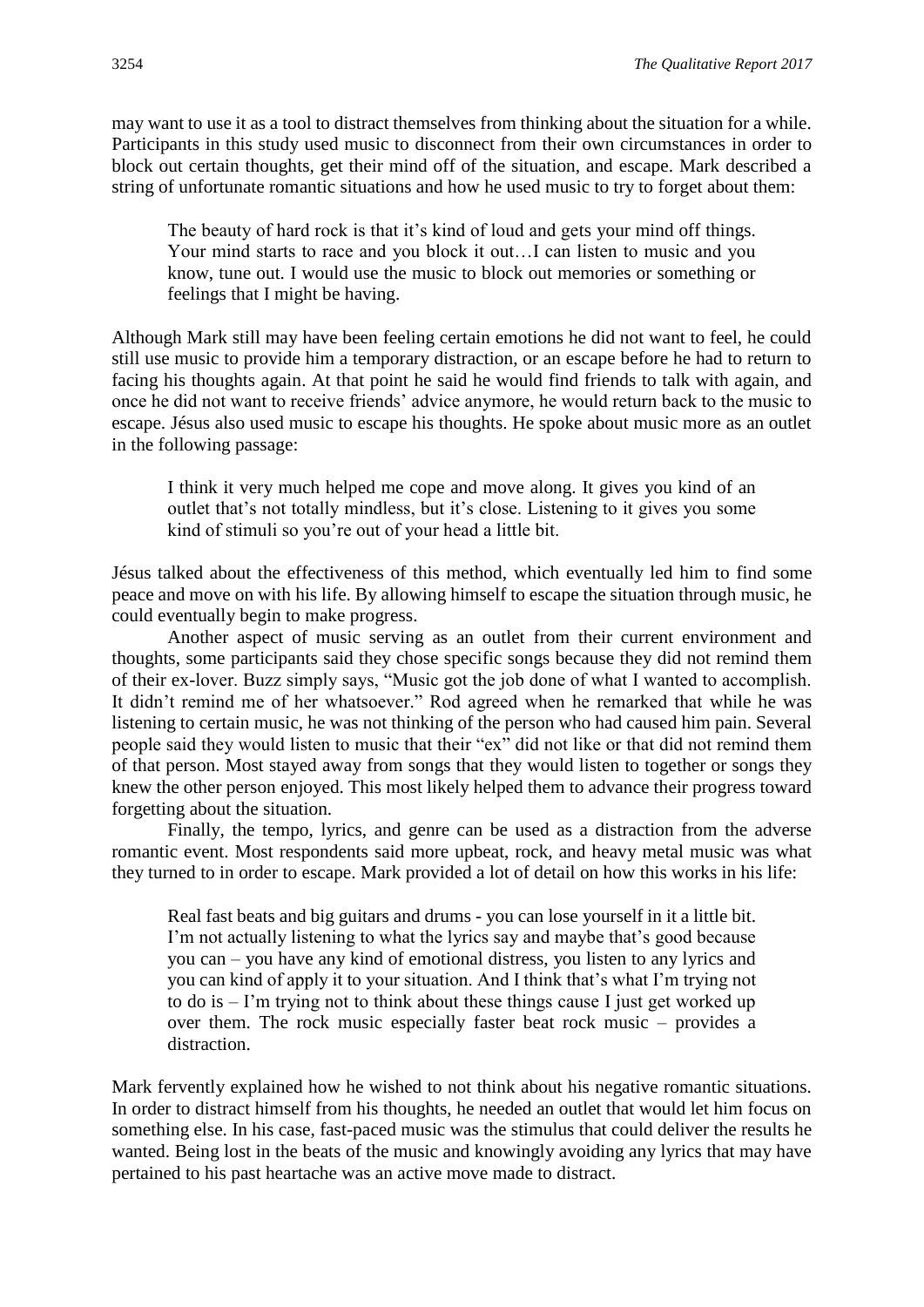The interviews supported past findings regarding music and coping, but also uncovered other noteworthy facets of this process. Not only did this study explore a topic that warranted further research because of inconsistent results, but it did so in a more specific context. Respondents were asked to focus on a time when they used music following a romantic event that caused them to experience emotional distress. Previous studies asked interviewees to recall any adverse event and to describe their music use during that time. Assessing this procedure in a romantic frame of reference is important not only because of the number of people who experience an upsetting event due to a romantic encounter but also because of the amount of songs that are written that address the feelings people go through when experiencing trauma from romance.

"Music as a tool" was the major theme that emerged from this research. This theme describes two functions of music: Alliance with Mood and Changing Mood. Alliance with Mood described how participants saw music as a tool to relate to their current situation and to allow them to experience their current emotions. Changing Mood explained how participants used music as a tool to reframe their emotions and distract them from their situation. The findings from this study were strikingly similar to Garrido and Shubert (2011) and Van den Tol and Edwards' (2011) research which explored one side of music and coping: the paradox of why people listen to sad songs when in a sad mood. The current study did not limit the choices for music to be only sad songs for when a person was sad; we explored uses of all music to assess the purposes different genres and songs could serve. The previous studies showed categories of therapy, reflection, having a companion, connection, mood enhancement, nostalgia, and distraction as popular themes. This study revealed all of those themes, but not all in conjunction with sad music, necessarily. Sad music seemed to be used when people wanted to express their emotions, not enhance their mood. Next, those who said they used music to distract themselves from the situation seemed to mention more rock and heavy metal music, with upbeat tempos as opposed to sad songs, found in previous research. Finally, consistent with Chen, Zhou, and Bryant (2007), many participants noted their use of mood congruent music, but only for a limited amount of time. Some said they would listen to sad music while experiencing emotional distress, but then knew it was time to pep themselves up, be upbeat, or change their mood. That is when they turned toward music for assistance in executing this change.

Results revealed consistent trends with how people use music following romantic turmoil. Participants noted a range of events that caused them to turn to music including breakups, fights with a partner, and unrequited love. All participants noted the strength from one degree to another of music being used as a coping tool in order to manage their mood, consistent with Zillman's statements about music being able to alter a person's mood. Interviewees discussed music as something that helped a small amount all the way to saying they could not have coped without it. Referring to the two types of support, informational and emotional (Mortenson, Burleson, Feng, & Liu, 2009), participants seemed to link music to emotional support, especially in the sense that it helped them to regulate their distress. Overall, music matched the description of being a highly person-centered sender of a comforting message (Burleson & MacGeorge, 2002) as many people talked about the music's ability to help them understand their feelings and see the broader picture.

A noteworthy contribution to this area of study is the exploration of emotional distress following an actual upsetting romantic event. Most other studies investigated any type of upsetting event, or they induced participants' moods, whereas this one provided a clear focus toward romantic situations and asked participants to recall a real situation, making the data more organic. Because so many songs are written about love, heartbreak, infidelity, and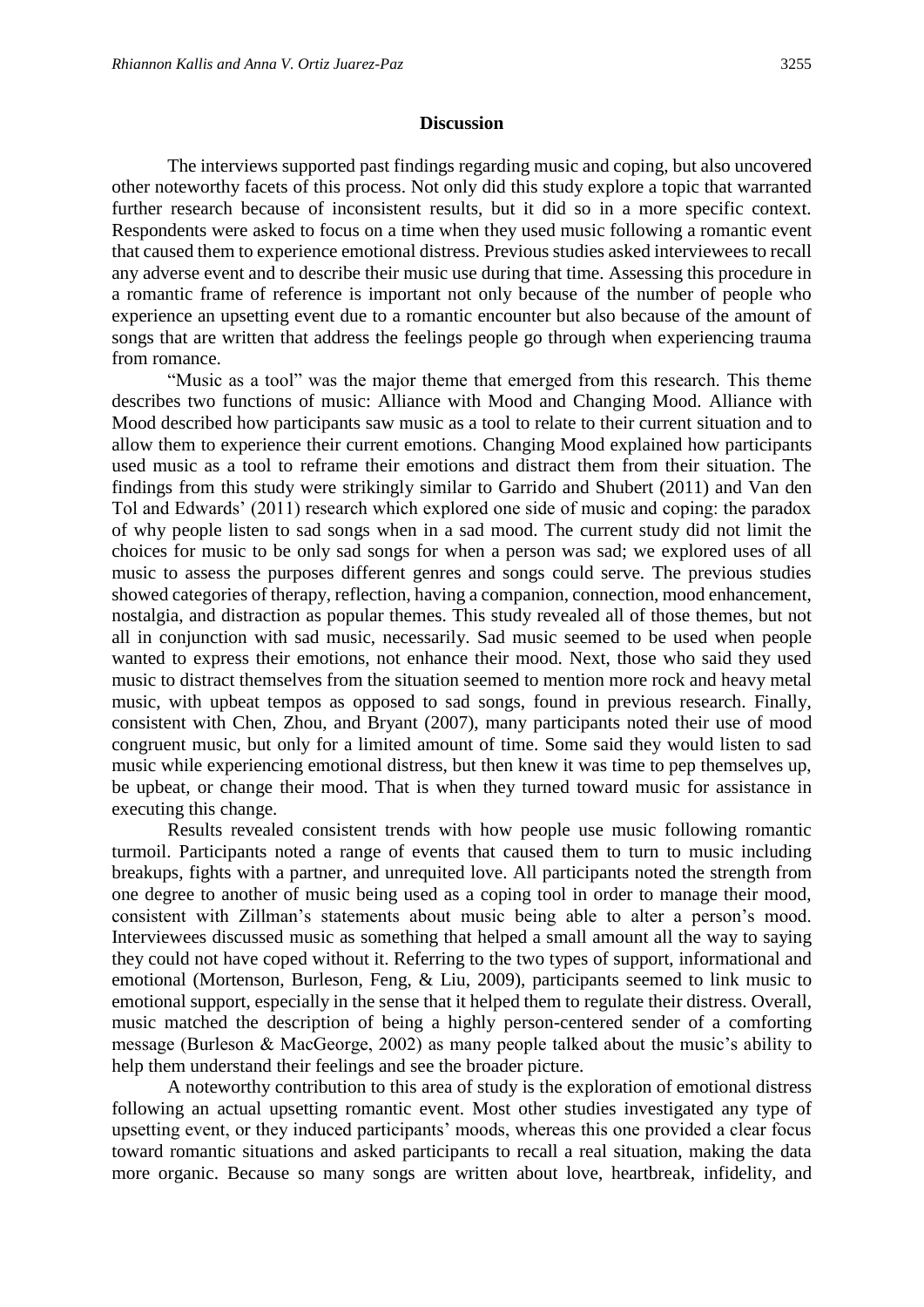unrequited love, it was logical to explore this area. This hunch was supported when participants quoted specific lyrics of songs that related to their particular unfortunate romantic event that they would listen to in order to receive a certain gratification from the music. Because of the plethora of songs about romance and the frequency in which people experience unsettling outcomes in relationships, it seems necessary to continue to study this avenue of music and social support. In addition to the contributions to the field academically, there is also a strong practical application for this study. While people can experience much joy from romantic relationships, they also can be the reason why partners undergo unpleasant emotions (Theiss, Knobloch, Checton, & Magsamen-Conrad, 2009). Although people may not want to immediately try to make themselves feel happy again, as indicated in this study, it is important to know how to manage feelings of anger and sadness that stem from romance. While people of all ages experience emotional distress and relational heartache, one practical application of these results may be to young people who may be dealing with some of these emotions for the first time. Many universities include a page on their website for students to visit if they are having a difficult time managing their feelings from a romantic break up (Heetderks, 2016; Villanova University, 2016). They offer ways to handle the unpleasant feelings of emotional distress including speaking with loved ones, exercising, and meeting with a counselor, but none of these suggestions includes mediated support. Because music can provide comfort, support, mood management, and mood-altering effects we should circulate this information outside of academia because it could help people through troublesome experiences that they go through from romance. Music could be added as a strategy to help people cope after romantic turmoil. Additionally, therapists could include a discussion about music in their sessions with clients to determine what kinds of songs they are listening to. Sad songs could indicate they are not ready to move on, while mood incongruent music may suggest they are ready to move forward.

#### **Conclusion**

While this study contributed to the understanding of how people use music as a coping tool during adverse romantic events, it is not without its limitations. Participants recalled past events where they used music to cope, which could impact the accuracy of information that was recalled. Most participants were recalling events from a year or more ago and may not have been able to precisely remember which songs they used and how they felt in that moment. Next, this sample gives readers an in-depth look into 10 participants' experiences, but these experiences cannot necessarily be generalized to others. With that said, rich opportunities exist for future research in this area. First, sex differences should be explored. Interestingly, there were many more males than females who volunteered for this study. Does one gender or the other find music to be particularly helpful when coping? Second, are there trends for younger people versus older people in their attempts to cope through using music? This study featured people 23 to 34 years of age; future studies could open the age range to 18 and older to see how and if people 35 and above are using music to help them through emotional distress. Third, some of our participants described a physical reaction they had while listening to music, such as crying. This area could be explored to see if music that elicits a physical reaction from the listener is effective or ineffective in helping a person to cope.

As people experience romantic turbulence it is important to also study the manners in which they attempt to cope with emotions that occur afterward. Music of different types and genres was shown to be something that can provide assistance to people while they are dealing with distress. This research adds to the notion that "when we listen to music, we get something out of it" (Benson, 1979, p. 70), as all participants referred to music as something that helped them to cope. The way in which music can have a positive effect on people going through a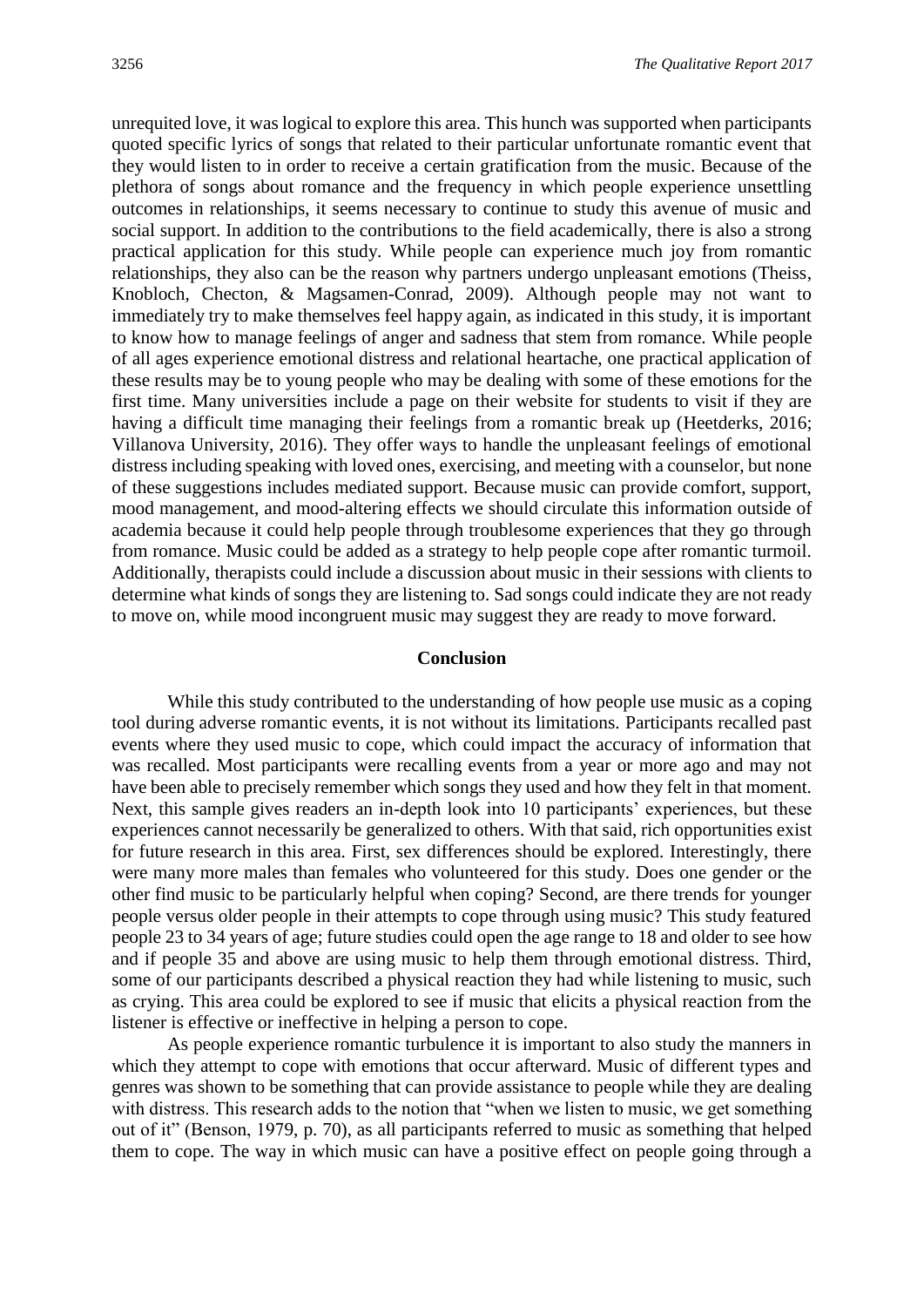rough time is a practical area of media research that should continue to be explored, as to uncover the benefits that the art can provide to listeners.

#### **References**

- Benson, W. (1979). Language and music as communication: A discussion. *Music Educator's Journal, 65*(6), 68-71.
- Burleson, B. R., & MacGeorge, E. L. (2002). Supportive communication. In M. L. Knapp & J. A. Daly (Eds.), *Handbook of interpersonal communication* (pp. 374-424). Thousand Oaks, CA: Sage.
- Chen, L., Zhou, S., & Bryant, J. (2007). Temporal changes in mood repair through music consumption: Effects on mood, mood salience, and individual differences. *Media Psychology, 9*, 695-713.
- Corbin, J., & Strauss, A. (2015). *Basics of qualitative research: Techniques and procedures for developing grounded theory* (4<sup>th</sup> ed.). Los Angeles, CA: Sage.
- Creswell, J. W. (2014). *Research design: Qualitative, quantitative, and mixed methods approaches.* Thousand Oaks, CA: Sage.
- Feld, S. (1984). Communication, music, and speech about music. *Yearbook for Traditional Music, 16*, 1-18.
- Friedman, R. S., Gordis, E., & Förster, J. (2012). Re-exploring the influence of sad mood on music preference. *Media Psychology, 15*, 249-266.
- Garrido, S., & Schubert, E. (2011). Negative emotion in music: What is the attraction? A qualitative study. *Empirical Music Review, 6*(4), 214-226.
- Garrido, S., & Schubert, E. (2013). Moody melodies: Do they cheer us up? A study of the effect of sad music on mood. *Psychology of Music, 43*(2)*,* 1-18.
- Guerrero, L. K., Andersen, P. A., & Afifi, W. A. (2011). Ending relationships. In L. K. Guerrero, P. A. Andersen, & W. A. Afifi (Eds.), *Close encounters: Communication in relationships* (3rd ed., pp. 357-440). Thousand Oaks, CA: Sage.
- Heetderks, J. (2016). *Recovering from a break-up.* Retrieved from <http://counseling.ucr.edu/hot-topics-students/recoveringbreak-up.html>
- Hunter, P. G., Schellenberg, G., & Griffith, A. T. (2011). Misery loves company: Mood congruent emotional responding to music. *Emotion, 11*(5), 1068-1072.
- Keen, C. (2007). *Love still dominates pop song lyrics, but with raunchier language.* Retrieved from [http://news.ufl.edu/archive/2007/05/love-still-dominates-pop-song-lyrics-but](http://news.ufl.edu/archive/2007/05/love-still-dominates-pop-song-lyrics-but-with-raunchier-language.html)[with-raunchier-language.html](http://news.ufl.edu/archive/2007/05/love-still-dominates-pop-song-lyrics-but-with-raunchier-language.html)
- Knobloch-Westerwick, S. (2007). Gender differences in selective media use for mood management and mood adjustment. *Journal of Broadcasting & Electronic Media, 51*(1), 73-92.
- Knobloch, S., & Zillmann, D. (2002). Mood management via the digital jukebox. *Journal of Communication,* 52(2), 351-366.
- Lee, C. J., Andrade, E. B., & Palmer, S. E. (2013). Interpersonal relationships and preferences for mood-congruency in aesthetic experiences. *Journal of Consumer Research, 40*, 382-391*.*
- Lindlof, T. R., & Taylor, B. C. (2002). *Qualitative communication research methods* (2nd ed.). Thousand Oaks, CA: Sage.
- Lindlof, T. R., & Taylor, B. C. (2011). *Qualitative communication research methods* (3rd ed.). Los Angeles, CA: Sage.
- Lonsdale, A. J., & North, A. C. (2011). Why do we listen to music? A uses and gratifications approach. *British Journal of Psychology, 102*, 108-134.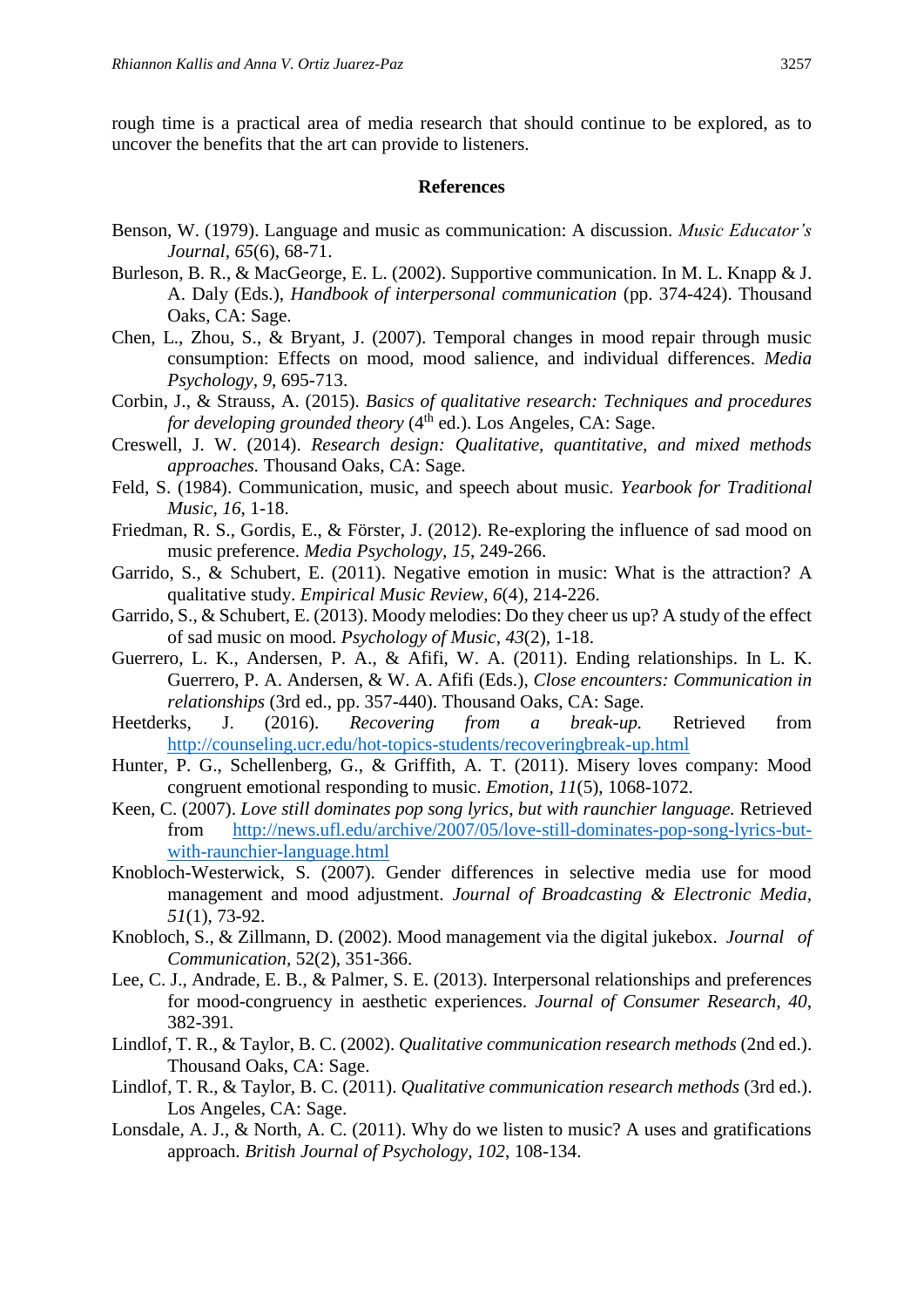- Matilda, B. (2014). *Rise in suicidal thoughts after breakup, study says.* Retrieved from [http://www.scienceworldreport.com/articles/14944/20140524/rise-in-suicidal](http://www.scienceworldreport.com/articles/14944/20140524/rise-in-suicidal-thoughts-after-break-up-study-says.htm)[thoughts-after-break-up-study-says.htm](http://www.scienceworldreport.com/articles/14944/20140524/rise-in-suicidal-thoughts-after-break-up-study-says.htm)
- Mortenson, S. T., Burleson, B. R., Feng, B., & Liu, M. (2009). Cultural similarities and differences in seeking social support as a means of coping: A comparison of European Americans and Chinese and an evaluation of the mediating effects of self-construal, *Journal of International and Intercultural Communication, 2*(3), 208-239.
- Owen, W. F. (1984). Interpretive themes in relational communication. *Quarterly Journal of Speech, 70*, 274-287.
- Slotter, E. B., Gardner, W. L., & Finkel, E. J. (2009). Who am I without you? The influence of romantic breakup on the self-concept. *Personality and Social Psychology Bulletin, 36*(2), 147-160.
- Strizhakova, Y., & Krcmar, M. (2007). Mood management and video rental choices. *Media Psychology, 10*(1), 91-112.
- Tahlier, M., Miron, A. M., & Rauscher, F. H. (2012). Music choice as a sadness regulation strategy for resolved versus unresolved sad events. *Psychology of Music, 41*(6), 729- 748.
- Ter Bogt, T. F. M., Mulder, J., Raaijmakers, Q. A. W., & Gabhainn, S. N. (2011). Moved by music: A typology of music listeners. *Psychology of Music, 39*(2), 147-163.
- Theiss, J. A., Knobloch, L. K., Checton, M. G., & Magsamen-Conrad, K. (2009). Relationship characteristics associated with the experience of hurt in romantic relationships: A test of the relational turbulence model. *Human Communication Research, 35*, 588-615. doi: 10.1111/j.1468-2958.2009.01364.x
- The Nielsen Company. (2015, January). *Everyone listens to music, but how we listen is changing.* The changing changing changing changing  $\mathbb{R}$  etrieved from  $\mathbb{R}$ [http://www.nielsen.com/us/en/insights/news/2015/everyone-listens-to-music-but](http://www.nielsen.com/us/en/insights/news/2015/everyone-listens-to-music-but-how-we-listen-is-changing.html)[how-we-listen-is-changing.html](http://www.nielsen.com/us/en/insights/news/2015/everyone-listens-to-music-but-how-we-listen-is-changing.html)
- Van den Tol, A. J. M., & Edwards, J. (2011). Exploring a rationale for choosing to listen to sad music when feeling sad. *Psychology of Music, 41*(4), 440-465.
- Villanova University. (2016). *Relationship breakup.* Retrieved from [https://www1.villanova.edu/villanova/studentlife/health/counselingcenter/infosheets/b](https://www1.villanova.edu/villanova/studentlife/health/counselingcenter/infosheets/breakup.html) [reakup.html](https://www1.villanova.edu/villanova/studentlife/health/counselingcenter/infosheets/breakup.html)
- Walther, J. B., & Boyd, S. (2002). Attraction to computer-mediated social support. In C. A. Lin & D. Atkin (Eds.), *Communication technology and society: Audience adoption and uses* (pp. 153-188). Cresskill, NJ: Hampton Press.
- Zillmann, D. (1988). Mood management: Using entertainment to full advantage. In L. Donohew, H. E. Sypher, & E. T. Higgins (Eds.), *Communication, social cognition, and affect* (pp. 147-172). New York, NY: Psychology Press.

#### **Author Note**

Rhiannon B. Kallis is an instructor in the department of communication, design,  $\&$ culture at California University of Pennsylvania. Correspondence regarding this article can be addressed directly to: [kallis\\_r@calu.edu.](mailto:kallis_r@calu.edu)

Anna V. Ortiz Juarez-Paz is assistant professor in the department of communications media at the Indiana University of Pennsylvania. Correspondence regarding this article can also be addressed directly to: [anna.ortiz@iup.edu.](mailto:anna.ortiz@iup.edu)

Copyright 2017: Rhiannon Kallis, Anna V. Ortiz Juarez-Paz, and Nova Southeastern University.